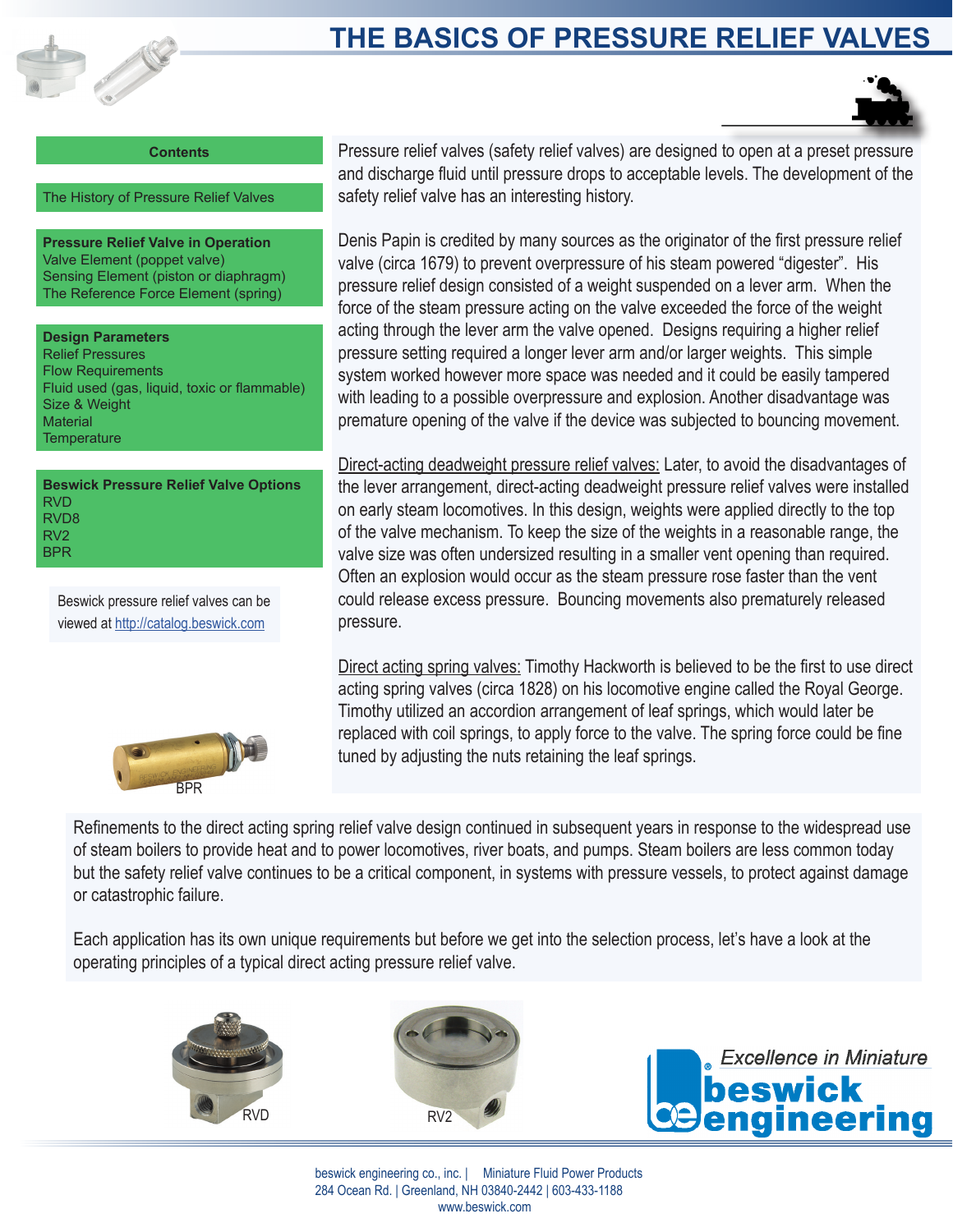# **PRESSURE RELIEF VALVES IN OPERATION**

A pressure relief valve is comprised of three functional elements:

- (1) Valve element, typically a spring loaded poppet valve.
- (2) Sensing element typically a diaphragm or piston.
- (3) Reference force element. Most commonly a spring.

In operation, the pressure relief valve remains normally closed until pressures upstream reaches the desired set pressure. The valve will crack open when the set pressure is reached, and continue to open further, allowing more flow as over pressure increases. When upstream pressure falls a few psi below the set pressure, the valve will close again.

### **(1) VALVE ELEMENT (poppet valve)**

Most commonly, pressure relief valves employ a spring loaded "poppet" valve as a valve element. The poppet includes an elastomeric seal or, in some high pressure designs a thermoplastic seal, which is configured to make a seal on a valve seat. In operation, the spring and upstream pressure apply opposing forces on the valve. When the force of the upstream pressure exerts a greater force than the spring force, then the poppet moves away from the valve seat which allows fluid to pass through the outlet port. As the upstream pressure drops below the set point the valve then closes.

### **(2) SENSING ELEMENT (piston or diaphragm)**

Piston style designs are often used when higher relief pressures are required, when ruggedness is a concern or when the relief pressure does not have to be held to a tight tolerance. Piston designs tend to be more sluggish, compared to diaphragm designs due to friction from the piston seal.

In low pressure applications, or when high accuracy is required, the diaphragm style is preferred. Diaphragm relief valves employ a thin disc shaped element which is used to sense pressure changes. They are usually made of an elastomer, however, thin convoluted metal is used in special applications. Diaphragms essentially eliminate the friction inherent with piston style designs.



Additionally, for a particular relief valve size, it is often possible to provide a greater sensing area with a diaphragm design than would be feasible with a piston style design.

### **(3) THE REFERENCE FORCE ELEMENT (spring)**

The reference force element is usually a mechanical spring. This spring exerts a force on the sensing element and acts to close the valve. Many pressure relief valves are designed with an adjustment which allows the user to adjust the relief pressure set-point by changing the force exerted by the reference spring.

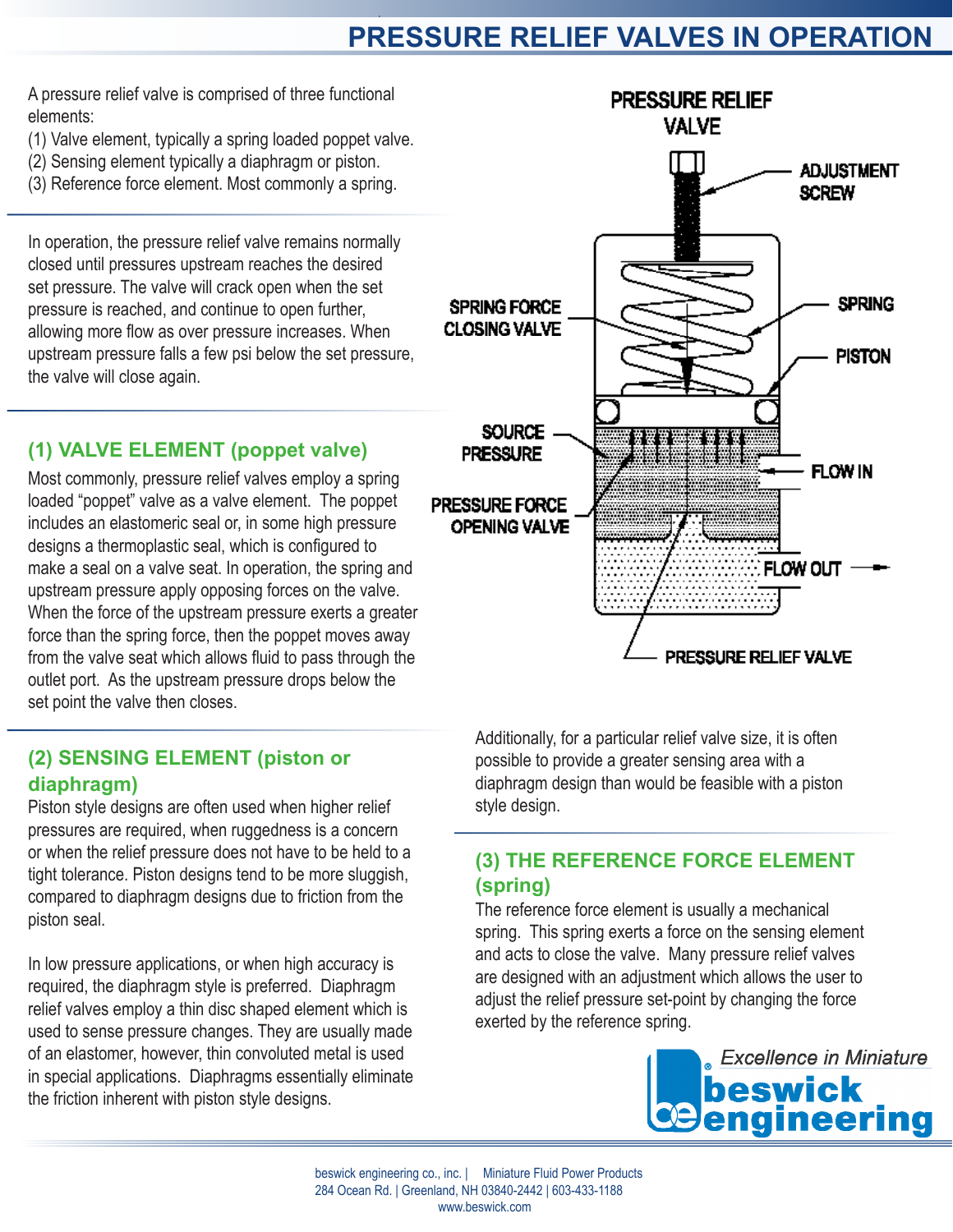# **DESIGN PARAMETERS**



### **RELIEF PRESSURES**

The expected relief pressure is an important factor in determining which product is best suited to the application.

## **FLOW REQUIREMENTS**

What is the maximum flow rate that the application requires? How much does the flow rate vary? Porting configuration and effective orifices are also important considerations.



### **FLUID USED - (GAS, LIQUID, TOXIC, or FLAMMABLE)**

The chemical properties of the fluid should be considered before determining the best materials for your application. Each fluid will have its own unique characteristics so care must be taken to select the appropriate body and seal materials that will come in contact with the fluid. The parts of the pressure relief valve in contact with the fluid are known as the "wetted" components.

If the fluid is flammable or hazardous in nature the pressure relief valve must be capable of discharging it safely.

### **SIZE & WEIGHT**

In many high technology applications space is limited and weight is a factor. Some manufactures specialize in miniature components and should be consulted. Material selection, particularly the relief valve body components, will impact weight. Also carefully consider the port (thread) sizes, adjustment styles, and mounting options as these will influence size and weight.



# **MATERIALS**

A wide range of materials are available to handle various fluids and operating environments. Common pressure relief valve component materials include brass, plastic, and aluminum. Various grades of stainless steel (such as 303, 304, and 316) are available too. Springs used inside the relief valve are typically made of music wire (carbon steel) or stainless steel.

Brass is suited to most common applications and is usually economical. Aluminum is often specified when weight is a consideration. Plastic is considered when low cost is of primarily concern or a throw away item is required. Stainless Steels are often chosen for use with corrosive fluids, when cleanliness of the fluid is a consideration or when the operating temperatures will be high.

Equally important is the compatibility of the seal material with the fluid and with the operating temperature range. Buna-n is a typical seal material. Optional seals are offered by some manufacturers and these include: Fluorocarbon, EPDM, Silicone, and Perfluoroelastomer.

# **TEMPERATURE**

The materials selected for the pressure relief valve not only need to be compatible with the fluid but also must be able to function properly at the expected operating temperature. The primary concern is whether or not the elastomer chosen will function properly throughout the expected temperature range. Additionally, the operating temperature may affect flow capacity and/or the spring rate in extreme applications.







beswick engineering co., inc. | Miniature Fluid Power Products 284 Ocean Rd. | Greenland, NH 03840-2442 | 603-433-1188 www.beswick.com